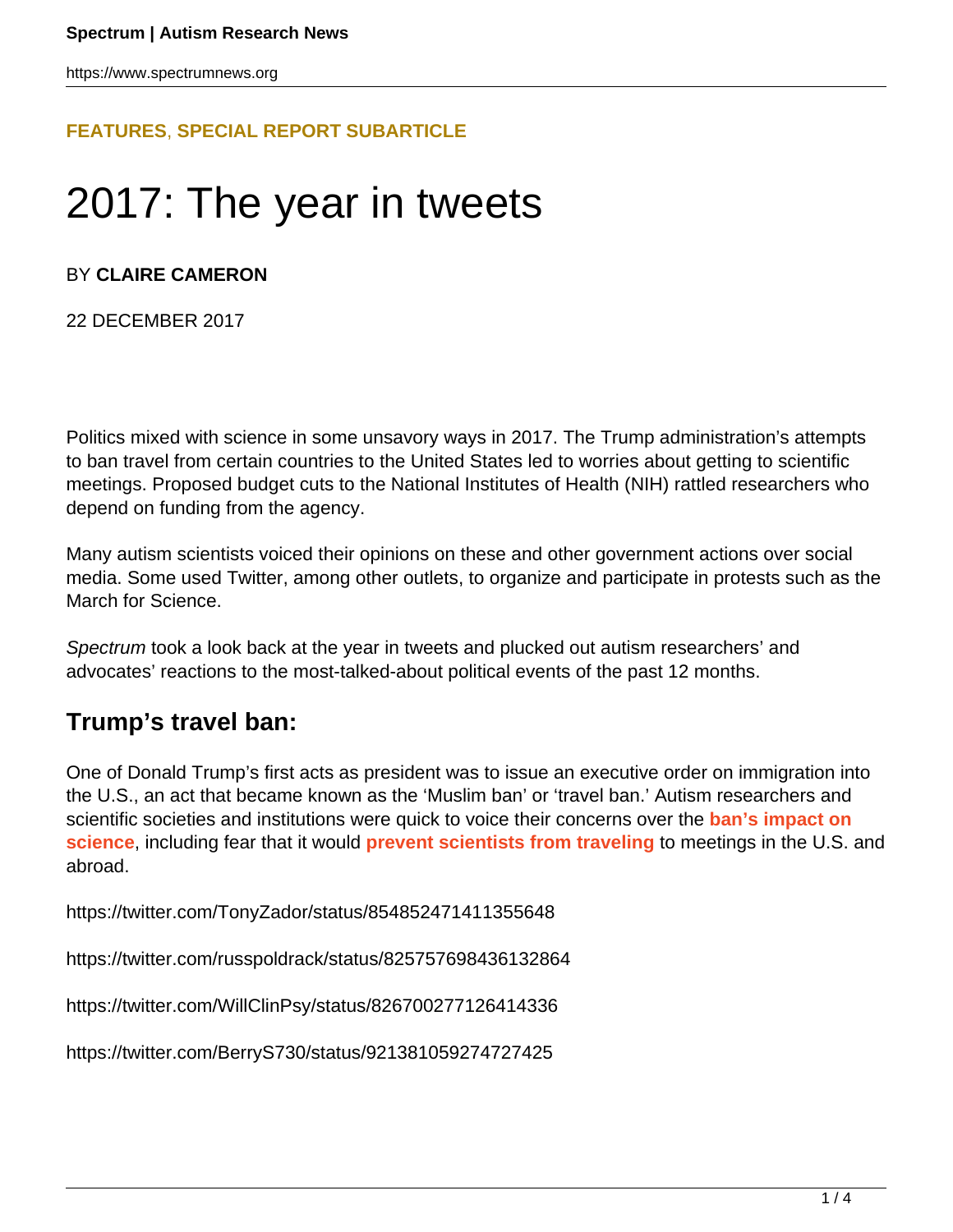UPDATE: **[@CSHLmeetings](https://twitter.com/cshlmeetings?ref_src=twsrc%5Etfw)** is offering remote conference participation to scientists affected by the US **[#travelban](https://twitter.com/hashtag/travelban?src=hash&ref_src=twsrc%5Etfw)**. Info: **<https://t.co/hC15UXqHKN> [pic.twitter.com/zVLeH4HD2E](https://t.co/zVLeH4HD2E)**

— ColdSpringHarborLab (@CSHL) **[March 7, 2017](https://twitter.com/CSHL/status/839220101161357312?ref_src=twsrc%5Etfw)**

https://twitter.com/sbaroncohen/status/825862230558253057

# **Decrying DeVos:**

Billionaire Betsy DeVos was confirmed as secretary of education in February. At the time, **[Matthew](https://www.spectrumnews.org/author/matthewsiegel/) [Siegel](https://www.spectrumnews.org/author/matthewsiegel/)**, faculty scientist at the Maine Medical Center Research Institute, **[told](https://www.spectrumnews.org/news/pick-u-s-education-secretary-rankles-autism-community/) [Spectrum](https://www.spectrumnews.org/news/pick-u-s-education-secretary-rankles-autism-community/)**, "We are in deep, deep trouble as an autism community in the next four years." He wasn't alone in his anxiety over her appointment.

https://twitter.com/DSMandell/status/865034638238130176

https://twitter.com/stevesilberman/status/922996458051092482

https://twitter.com/ReframeEd/status/825039513923751937

https://twitter.com/utafrith/status/917468330944028672

# **Funding fears:**

In March, Trump **[proposed a \\$5.8 billion cut](https://www.spectrumnews.org/news/autism-researchers-blast-budget-cuts-for-u-s-federal-funding-agency/)** to the NIH's 2018 budget. The following month, he recommended that the agency's 2017 budget be slashed by \$1.2 billion. To researchers, this felt like "the administration is folding and giving up on us," **[Kevin Pelphrey](https://autism.gwu.edu/kevin-pelphrey)**, a professor at George Washington University in Washington, D.C., told Spectrum. Others took to Twitter to share their frustration and to advocate for science.

(Despite the president's plans, the NIH's 2017 budget increased by \$825 million, and in September a Senate subcommittee approved a \$2 billion budget boost for 2018, although those numbers are still uncertain.)

https://twitter.com/EricJNestler/status/844911293165383680

https://twitter.com/sebatlab/status/851537204459429888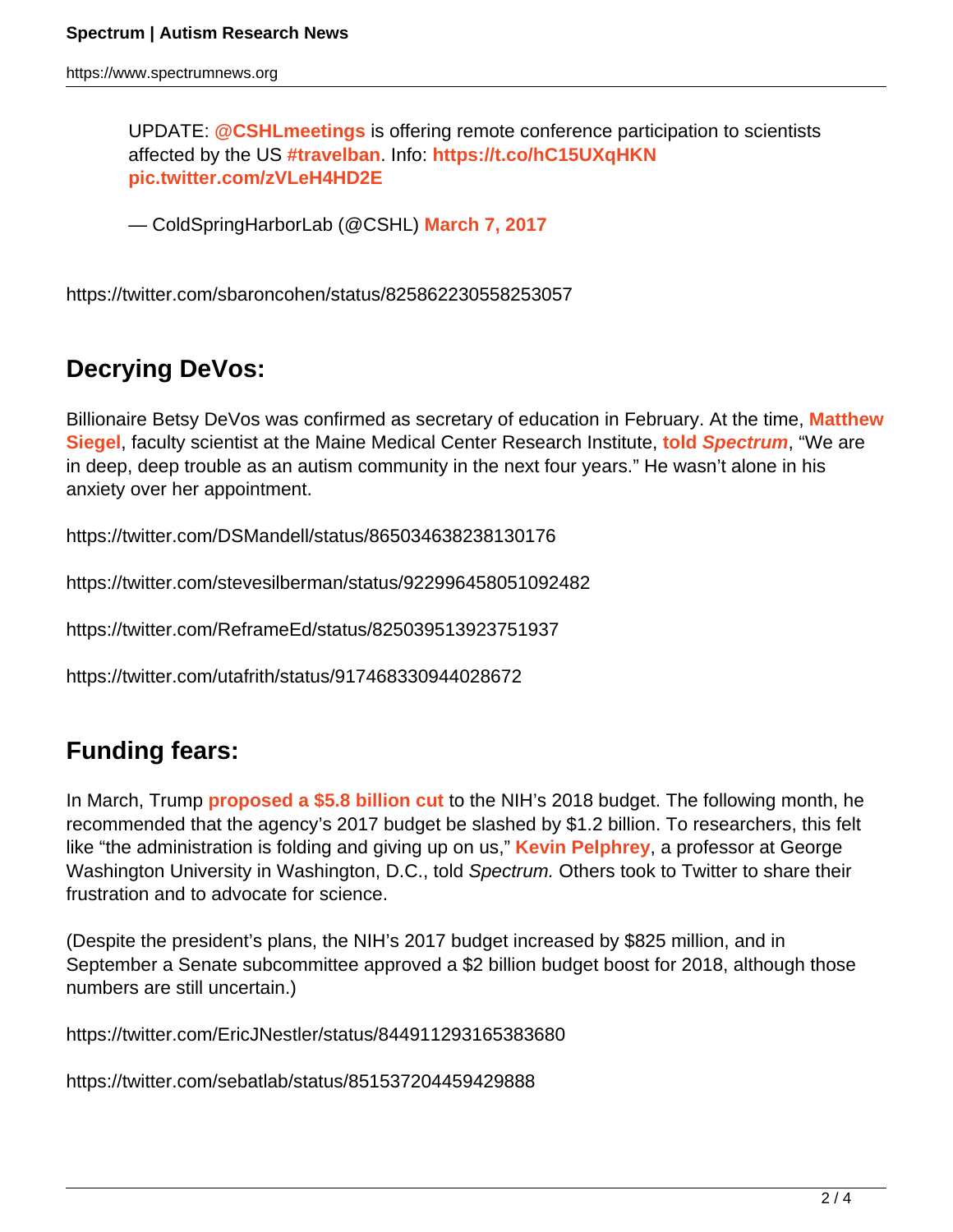https://www.spectrumnews.org

https://twitter.com/AbePalmer/status/844040767895085057

```
https://twitter.com/DSMandell/status/848920963261583360
```
# **March for Science:**

Many scientists marked 22 April on their calendars as the day they would gather with thousands of other scientists worldwide to '**[March for Science](https://www.spectrumnews.org/opinion/viewpoint/why-i-want-to-march-for-science/)**.' The march was a response to the "fundamental shift in the political climate that has mobilized scientists," **[Olav Olsen](http://lab.rockefeller.edu/tessier-lavigne/members)**, a neuroscientist at Rockefeller University in New York, **[told](https://www.spectrumnews.org/news/researchers-take-streets-historic-march-science/) [Spectrum](https://www.spectrumnews.org/news/researchers-take-streets-historic-march-science/)**. Some scientists even enlisted their families in the cause.

https://twitter.com/alon\_goren/status/855898464223338496

https://twitter.com/WiringTheBrain/status/855828428439912448

https://twitter.com/LucinaUddin/status/855864984521322496

https://twitter.com/J\_McPartland/status/855839643652288513

# **Healthcare concerns:**

Although attempts to repeal and replace the Affordable Care Act have stalled, anxiety looms over the future of so-called Obamacare, and what a repeal could mean for people with autism and their families. Scientists and research organizations made their concerns known over the course of the year as the various iterations of a health reform bill were tabled in both the House of Representatives and the Senate.

https://twitter.com/DSMandell/status/910287745444171776

https://twitter.com/RVAwonk/status/842324082087624704

https://twitter.com/girlscientist/status/878069871044460545

# **Brexit blues:**

Scientists in the United Kingdom are worried that the country's **[exit from the European Union](https://www.spectrumnews.org/news/brexit-threatens-collaborations-funding-autism-scientists/)** could disrupt staffing for scientific research, including that needed for autism studies. U.K. universities could see a decrease in the number of international students, and EU academic programs may become closed to U.K. students. For autism researchers who live in the U.K. but are not citizens, Brexit brings personal anxieties, too, such as the right to remain and work there